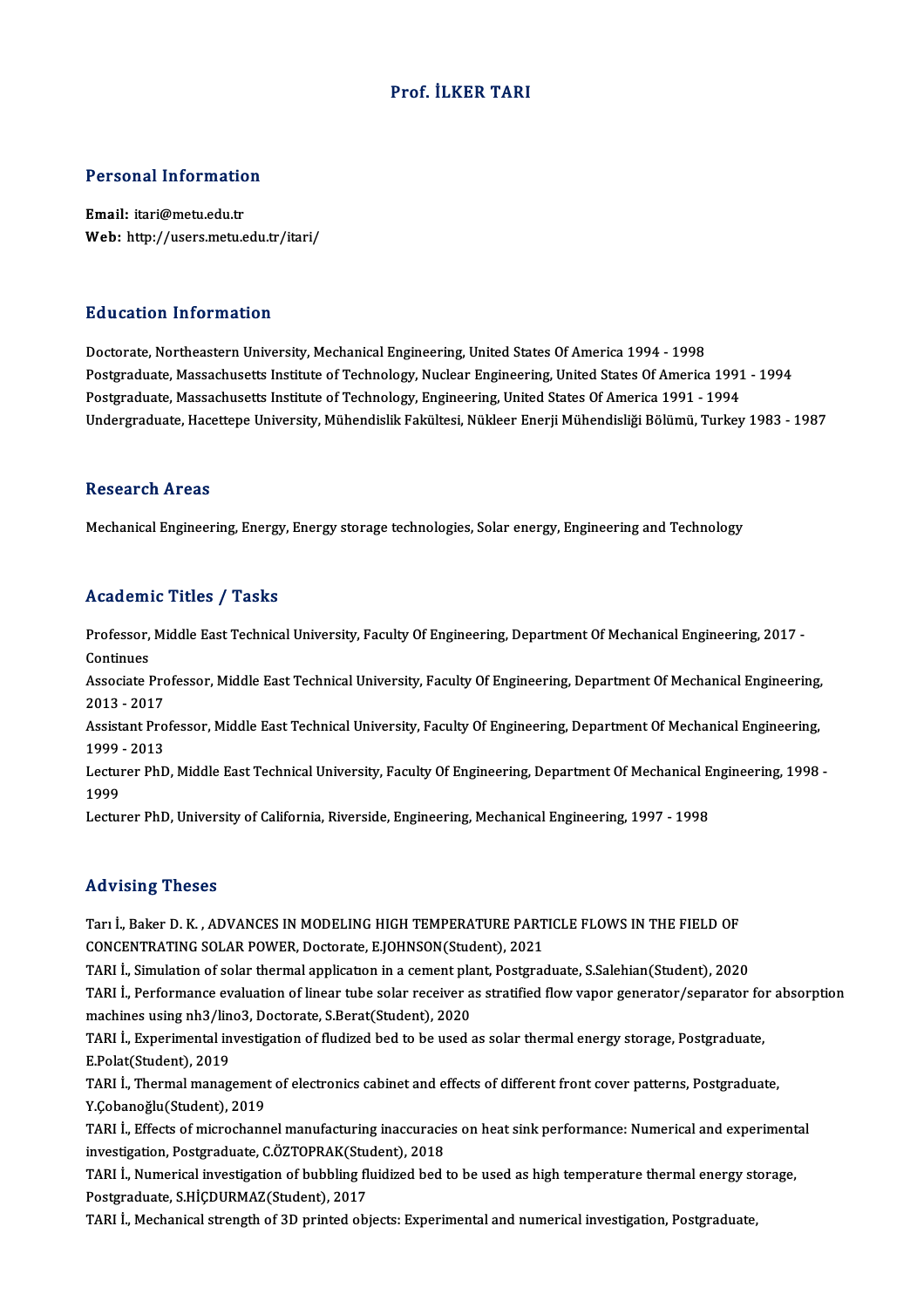G.BAŞARA(Student),2017

G.BAŞARA(Student), 2017<br>TARI İ., BAKER D. K. , Conceptual design and heat transfer investigation of a dense granular flow solar receiver,<br>Restanaduata E EAIR(Student), 2017 G.BAŞARA(Student), 2017<br>TARI İ., BAKER D. K. , Conceptual desiş<br>Postgraduate, E.FAİR(Student), 2017<br>TARLİ, Numerisel modeling and aneli TARI İ., BAKER D. K. , Conceptual design and heat transfer investigation of a dense granular flow solar receiver,<br>Postgraduate, E.FAİR(Student), 2017<br>TARI İ., Numerical modeling and analyses of anisotropic diffusion and st

Postgraduate, E.FAİR(Student)<br>TARI İ., Numerical modeling an<br>M.MEHRTASH(Student), 2017<br>TABLL, Hoat discination from a M.MEHRTASH(Student), 2017<br>TARI İ., Heat dissipation from electronic packages on rotary platforms with the help of heat pipe networks, Postgraduate,

A.ÇALIŞKAN(Student),2015 TARI İ., Heat dissipation from electronic packages on rotary platforms with the help of heat pipe networks, Postgraduate,<br>A.ÇALIŞKAN(Student), 2015<br>TARI İ., Numerical investigation of circulating fluidized bed riser hydrod

A.ÇALIŞKAN(Student), 2015<br>TARI İ., Numerical investigation of circulating fluidized<br>applications, Postgraduate, S.BİLYAZ(Student), 2015<br>TABLİ, Improving flow structure and natural convect TARI İ., Numerical investigation of circulating fluidized bed riser hydrodynamics for concentrating solar thermal<br>applications, Postgraduate, S.BİLYAZ(Student), 2015<br>TARI İ., Improving flow structure and natural convection

applications, Postgraduate,<br>TARI İ., Improving flow str<br>M.ERDEM(Student), 2015<br>TABLİ, BAKER D. K., Num TARI İ., Improving flow structure and natural convection within fin spacings of plate fin heat sinks, Postgraduate,<br>M.ERDEM(Student), 2015<br>TARI İ., BAKER D. K. , Numerical comparison and sizing of sensible and latent therm

M.ERDEM(Student), 2015<br>TARI İ., BAKER D. K. , Numerical comparison and sizing of sensible and latent thermal energy storage for compressed air<br>energy storage, Postgraduate, M.KAYA(Student), 2015 TARI İ., BAKER D. K. , Numerical comparison and sizing of sensible and latent thermal energy storage for compresse<br>energy storage, Postgraduate, M.KAYA(Student), 2015<br>TARI İ., PEM fuel cell degradation: Numerical investiga

energy storage, Postgraduate, M.KAYA(Student), 2015<br>TARI İ., PEM fuel cell degradation: Numerical investigation and effenewable energy systems, Doctorate, E.ÖZDEN(Student), 2015<br>TABLL, Development of a methodology for siti TARI İ., PEM fuel cell degradation: Numerical investigation and effects on the performance of solar-hydrogen based<br>renewable energy systems, Doctorate, E.ÖZDEN(Student), 2015<br>TARI İ., Development of a methodology for sizin

renewable energy systems, Doctorate, E.ÖZDEN(Student), 2015<br>TARI İ., Development of a methodology for sizing and assessment of wind integrat<br>energy storage system (AA-CAES), Postgraduate, K.TAŞTANKAYA(Student), 2014<br>TABLL, TARI İ., Development of a methodology for sizing and assessment of wind integrated advanced adiabatic compre<br>energy storage system (AA-CAES), Postgraduate, K.TAŞTANKAYA(Student), 2014<br>TARI İ., Thermal management of solid o energy storage system (AA-CAES), Postgraduate, K.TAŞTANKAYA(Student), 2014<br>TARI İ., Thermal management of solid oxide fuel cells by flow arrangement, Postgraduate, F.ŞEI<br>TARI İ., Thermal analysis of stirling cycle regenera

TARI İ., Thermal management of solid oxide fuel cells by flow arrangement, Postgraduate, F.ŞEN(Student)<br>TARI İ., Thermal analysis of stirling cycle regenerators, Postgraduate, S.ÖZBAY(Student), 2011<br>TARI İ., Numerical inve TARI İ., Thermal analysis of stirling cycle regenerators, Postgraduate, S.ÖZBAY(Student), 2011<br>TARI İ., Numerical investigation of natural convection from inclined plate finned heat sinks, Postgraduate,

M.MEHRTASH(Student), 2011

TARI İ., CORRELATION BASED THERMAL DESIGN OF AIR TRANSPORT RACK CHASSIS, Postgraduate, B.ONUR(Student),<br>2011 TARI İ., CORRELATION BASED THERMAL DESIGN OF AIR TRANSPORT RACK CHASSIS, Postgraduate, B.ONUR(St<br>2011<br>TARI İ., Experimental investigation of phase change materials used in prototype military shelters, Postgraduate,<br>7 EPKAL

2011<br>TARI İ., Experimental inve<br>Z.ERKAL(Student), 2011<br>TARLİ, YENİ CELİSTİRİLI TARI İ., Experimental investigation of phase change materials used in prototype military shelters, Postgraduate,<br>Z.ERKAL(Student), 2011<br>TARI İ., YENİ GELİŞTİRİLEN YÖNELİM BELİRLEME KONTROL ÜNİTESİNİN VAKUM ORTAMINDAKİ ISIL

Z.ERKAL(Student), 2011<br>TARI İ., YENİ GELİŞTİRİLEN YÖNELİM BELİRLEME KONTROL ÜNİTESİNİN VAK<br>SAYISAL VE DENEYSEL İNCELENMESİ, Postgraduate, C.ÖMÜR(Student), 2010<br>TARLİ, A NUMARICAL AND EYRERIMENTAL INVESICATION OF TUERMAL BE TARI İ., YENİ GELİŞTİRİLEN YÖNELİM BELİRLEME KONTROL ÜNİTESİNİN VAKUM ORTAMINDAKİ ISIL DAVRANIŞ<br>SAYISAL VE DENEYSEL İNCELENMESİ, Postgraduate, C.ÖMÜR(Student), 2010<br>TARI İ., A NUMARICAL AND EXPERIMENTAL INVESIGATION OF THE

SAYISAL VE DENEYSEL İNCELENMESİ, Postgraduate, C.ÖMÜR(Student), 2010<br>TARI İ., A NUMARICAL AND EXPERIMENTAL INVESIGATION OF THERMAL BEHAVIOR OF A NEWLY DEVELOPED<br>ATTITUDE DETERMINATION CONROL UNIT IN A VACUUM ENVIRONMENT, P TARI İ., A NUMARICAL AND EXPERIMENTAL INVESIGATION OF THERMAL BEHAVIOR OF A NEWLY DEVELOPED<br>ATTITUDE DETERMINATION CONROL UNIT IN A VACUUM ENVIRONMENT, Postgraduate, C.ÖMÜR(Student), 2010<br>TARI İ., Solar-hydrogen stand-alon ATTITUDE DETERMINATION CONROL UNIT IN A VACUUM ENVIRONMENT, Postgraduate, C.C.<br>TARI İ., Solar-hydrogen stand-alone power system design and simulations, Postgraduate, A.U<br>TARI İ., Simulation of refrigerated space with radia TARI İ., Solar-hydrogen stand-alone power system design and simulations, Postgraduate, A.ULUOĞLU(Student), 2010<br>TARI İ., Simulation of refrigerated space with radiation, Doctorate, Ö.BAYER(Student), 2009

TARI İ., Numerical investigation of natural convection from vertical plate finned heat sinks, Postgraduate, TARI İ., Numerical investigation of natural convection from vertical plate finned heat sinks, Postgraduate,<br>K.MERT(Student), 2009<br>TARI İ., SERT C., CFD analysis of a notebook computer thermal management solution, Postgradu

K.MERT(Student), 2009<br>TARI İ., SERT C., CFD an:<br>2008 TARI İ., SERT C., CFD analysis of a notebook computer thermal management solution, Postgradua<br>2008<br>TARI İ., Performance anaylsis of an intermediate temperature solid oxide fuel cell, Postgraduate,<br>P.TIMIRKUTI UK(Student),

TARI İ., Performance anaylsis of an intermediate temperature solid oxide fuel cell, Postgraduate, B.TİMURKUTLUK(Student), 2007 TARI İ., Performance anaylsis of an intermediate temperature solid oxide fuel cell, Postgraduate,<br>B.TİMURKUTLUK(Student), 2007<br>TARI İ., Performance anallysis of an intermediate temperature solid oxide fuel cell, Postgradua

B.TİMURKUTLUK(Student), 2007<br>TARI İ., Performance anallysis<br>B.Timurkutluk(Student), 2007<br>TABLİ A comparative investiss

B.Timurkutluk(Student), 2007<br>TARI İ., A comparative investigation of heat transfer capacity limits of heat pipes, Postgraduate, S.KÜÇÜK(Student), 2007 TARI İ., Detailed design of shell-and-tube heat exchangers using CFD, Postgraduate, E.ÖZDEN(Student), 2007 TARI İ., A comparative investigation of heat transfer capacity limits of heat pipes, Postgraduate, S.KÜÇÜK(Student), 200'<br>TARI İ., Detailed design of shell-and-tube heat exchangers using CFD, Postgraduate, E.ÖZDEN(Student)

TARI İ., Detailed design of shell-and-tube heat exchangers using CFD, Postgraduate, E.ÖZDEN(St<br>TARI İ., Numerical investigation on cooling of small form factor computer cases, Postgraduate, Ö.<br>TARI İ., Development of a rac

TARI İ., Numerical investigation on cooling of small form factor computer cases, Postgraduate, Ö.EMRE(Student), 200<br>TARI İ., Development of a racing strategyfor a solar car, Postgraduate, E.ERSÖZ(Student), 2006<br>TARI İ., SE TARI İ., Development of a racing strategyfor a solar car, Postgraduate, E.ERSÖZ(Student), 2006<br>TARI İ., SERT C., Spectral (h-p) element methods approach to the solution of poisson and helmholtz equations using<br>matlab, Post TARI İ., SERT C., Spectral (h-p) element methods approach to the solution of poisson and helmholtz equations using<br>matlab, Postgraduate, T.MARAL(Student), 2006<br>TARI İ., A pseudospectral analysis of laminar natural convecti

matlab, Postgraduate, T.MARAL(Student), 2006<br>TARI İ., A pseudospectral analysis of laminar natural<br>plates, Postgraduate, S.KASAPOĞLU(Student), 2005<br>TARLİ, A pseudospectral analysis of laminar natural TARI İ., A pseudospectral analysis of laminar natural convection flow and heat transfer between two inclined parallel<br>plates, Postgraduate, S.KASAPOĞLU(Student), 2005<br>TARI İ., A pseudospectral analysis of laminar natural c

plates, Postgraduate, S.KASAPOĞLU(Studen<br>TARI İ., A pseudospectral analysis of lamina<br>Postgraduate, S.Kasapoğlu(Student), 2005<br>TARL İ. Direct numerical simulation of liqui TARI İ., A pseudospectral analysis of laminar natural convection and heat transfer between two inclined parallel plates,<br>Postgraduate, S.Kasapoğlu(Student), 2005<br>TARI İ., Direct numerical simulation of liquid flow in a hor

Postgraduate, S.Kasapoğlu(Student), 2005<br>TARI İ., Direct numerical simulation of liquid flow in a horizontal microchannel, Postgraduate, C.EVREN(Student), 2005<br>TARI İ., CFD analyses of heat sinks for CPU cooling, Postgradu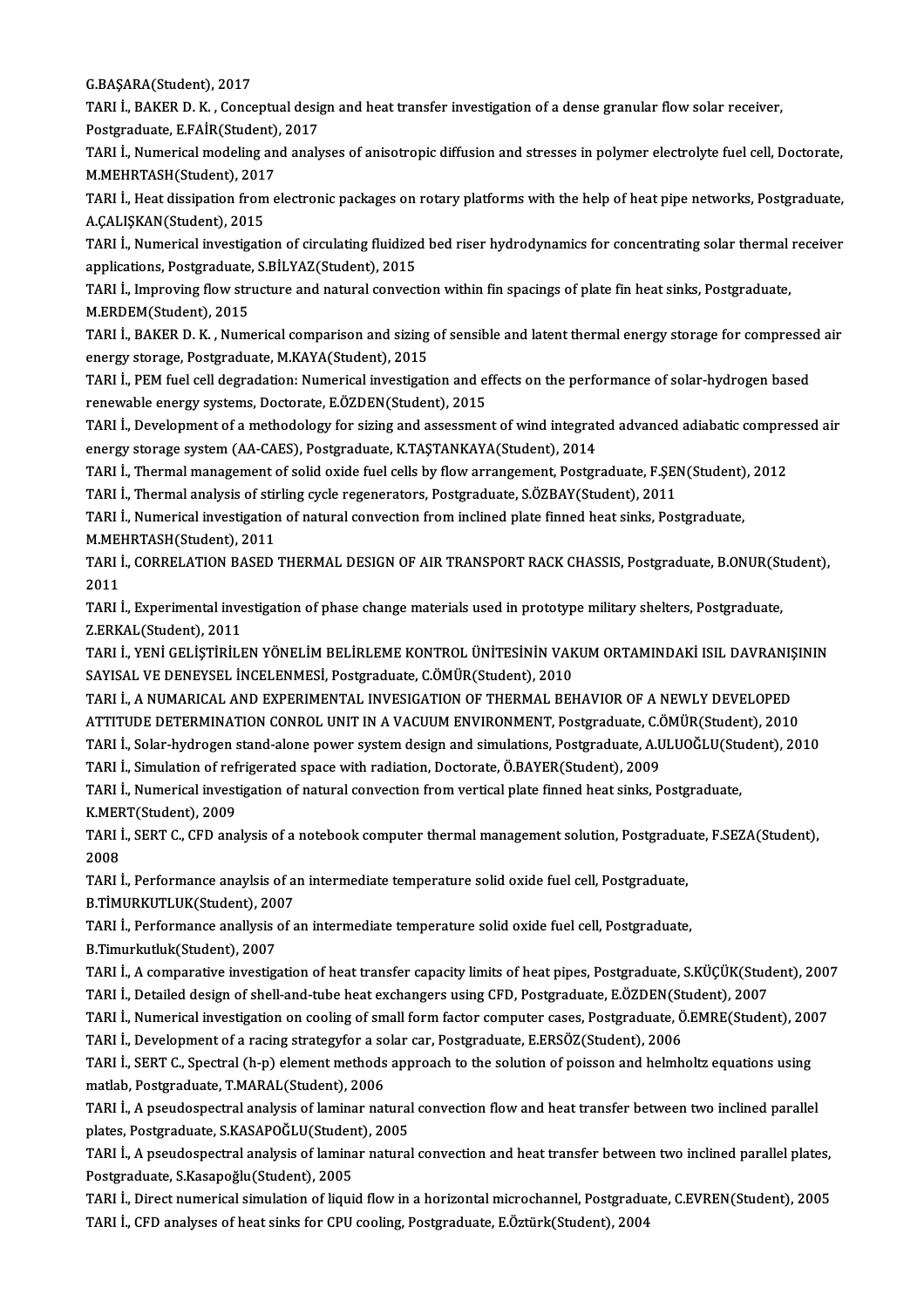TARI İ., CFD analyses of heat sinks for CPU cooling with fluent, Postgraduate, E.ÖZTÜRK(Student), 2004

#### Articles Published in Journals That Entered SCI, SSCI and AHCI Indexes

- rticles Published in Journals That Entered SCI, SSCI and AHCI Indexes<br>I. Buildings sector from a sustainable carbon constrained energy generation perspective<br>Cubukay (Cubukay) N. Tari I. Buildings sector from a su<br>Cubukcu (Cubukcu) N., Tari I.<br>ENEPCY AND PUILDINGS vol Buildings sector from a sustainable carbon constrained en<br>Cubukcu (Cubukcu) N., Tari I.<br>ENERGY AND BUILDINGS, vol.259, 2022 (Journal Indexed in SCI)<br>Investigation of olive mill cludge treatment using a parabe Cubukcu (Cubukcu) N., Tari I.<br>ENERGY AND BUILDINGS, vol.259, 2022 (Journal Indexed in SCI)<br>II. Investigation of olive mill sludge treatment using a parabolic trough solar collector<br>Pen Othman E. Eddbibi E. Pol Hodi Ali A.
- ENERGY AND BUILDINGS, vol.259, 2022 (Journal Indexed in SCI)<br>Investigation of olive mill sludge treatment using a parabolic trough solar collector<br>Ben Othman F., Eddhibi F., Bel Hadj Ali A., Fadhel A., BAYER Ö., TARI İ., G Investigation of olive mill sludge treatment using a parabe<br>Ben Othman F., Eddhibi F., Bel Hadj Ali A., Fadhel A., BAYER Ö., TAl<br>Solar Energy, vol.232, pp.344-361, 2022 (Journal Indexed in SCI)<br>Medeling best exchangers wit Ben Othman F., Eddhibi F., Bel Hadj Ali A., Fadhel A., BAYER Ö., TARI İ., Guizani A., Balghouthi M.<br>Solar Energy, vol.232, pp.344-361, 2022 (Journal Indexed in SCI)<br>III. Modeling heat exchangers with an open source DEM-bas
- Solar Energy, vol.232, pp.344-361,<br>Modeling heat exchangers with<br>Johnson E. F. , TARI İ., BAKER D. K.<br>SOLAR ENERCY, vol.228, pp.274, 29 Modeling heat exchangers with an open source DEM-based c<br>Johnson E. F., TARI İ., BAKER D. K.<br>SOLAR ENERGY, vol.228, pp.374-386, 2021 (Journal Indexed in SCI)<br>Bodiative beet transfor in the diserate element method using
- Johnson E. F., TARI İ., BAKER D. K.<br>SOLAR ENERGY, vol.228, pp.374-386, 2021 (Journal Indexed in SCI)<br>IV. Radiative heat transfer in the discrete element method using distance based approximations<br>Johnson E. E., TARLİ. BAKE SOLAR ENERGY, vol.228, pp.374-386, 2021 (Journal Indexed in SCI)<br>Radiative heat transfer in the discrete element method using distan<br>Johnson E. F., TARI İ., BAKER D. K.<br>POWDER TECHNOLOGY, vol.380, pp.164-182, 2021 (Journal Radiative heat transfer in the discrete element method using distan<br>Johnson E. F., TARI İ., BAKER D. K.<br>POWDER TECHNOLOGY, vol.380, pp.164-182, 2021 (Journal Indexed in SCI)<br>A Monto Carlo method to solve for redistive effe
- Johnson E. F. , TARI İ., BAKER D. K.<br>POWDER TECHNOLOGY, vol.380, pp.164-182, 2021 (Journal Indexed in SCI)<br>V. A Monte Carlo method to solve for radiative effective thermal conductivity for particle beds of<br>vorious solid fr POWDER TECHNOLOGY, vol.380, pp.164-182<br>A Monte Carlo method to solve for radio<br>various solid fractions and emissivities<br>Johnson E. Tom <sup>i</sup>. Polson D. A Monte Carlo method t<br>various solid fractions a<br>Johnson E., Tarı İ., Baker D.<br>JOUPNAL OF OUANTITATIV various solid fractions and emissivities<br>Johnson E., Tarı İ., Baker D.<br>JOURNAL OF QUANTITATIVE SPECTROSCOPY & RADIATIVE TRANSFER, vol.250, 2020 (Journal Indexed in SCI)<br>Numerical modeling of visco electo plastic bygro, the Johnson E., Tarı İ., Baker D.<br>JOURNAL OF QUANTITATIVE SPECTROSCOPY & RADIATIVE TRANSFER, vol.250, 2020 (Journal Indexed in Stresses and the effects of operating<br>VI. Numerical modeling of visco-elasto-plastic hygro-ther
- JOURNAL OF QUANTITATIVE SPECTROSCOPY & RADIATIVE TRANSFER,<br>Numerical modeling of visco-elasto-plastic hygro-thermal stres<br>conditions on the mechanical degradation of PEFC membranes<br>Mehrtash M. TABLL YESILYUPT S conditions on the mechanical degradation of PEFC membranes<br>Mehrtash M., TARI İ., YEŞİLYURT S. conditions on the mechanical degradation of PEFC membranes<br>Mehrtash M., TARI İ., YEŞİLYURT S.<br>JOURNAL OF POWER SOURCES, vol.396, pp.164-174, 2018 (Journal Indexed in SCI)<br>Numerical Analysis of Phase Change Material Charact

Mehrtash M., TARI İ., YEŞİLYURT S.<br>JOURNAL OF POWER SOURCES, vol.396, pp.164-174, 2018 (Journal Indexed in SCI)<br>VII. Numerical Analysis of Phase Change Material Characteristics Used in a Thermal Energy Storage<br>Devise JOURNA<br><mark>Numer</mark>i<br>Device<br><sup>Ronuedi</sup> **Numerical Analysis of Phase Change Material Ch.<br>Device<br>Bonyadi N., Somek S. K. , Ozalevli C. C. , Baker D., TARI İ.**<br>HEAT TRANSEER ENCINEERING, vol 30, no 3, nn 269, 2. Device<br>Bonyadi N., Somek S. K. , Ozalevli C. C. , Baker D., TARI İ.<br>HEAT TRANSFER ENGINEERING, vol.39, no.3, pp.268-276, 2018 (Journal Indexed in SCI)

### Bonyadi N., Somek S. K. , Ozalevli C. C. , Baker D., TARI İ.<br>HEAT TRANSFER ENGINEERING, vol.39, no.3, pp.268-276, 2018 (Journal Indexed in SCI)<br>VIII. Impacts of inhomogeneous clamping force on local performance and liquid HEAT TRANSFER ENGINEERING,<br>Impacts of inhomogeneous cla<br>polymer electrolyte fuel cells<br>MEUDTASH M. Tani L. Yosilmut S Impacts of inhomogeneous cla<br>polymer electrolyte fuel cells<br>MEHRTASH M., Tani I., Yesilyurt S.<br>INTERNATIONAL JOURNAL OF UV polymer electrolyte fuel cells<br>MEHRTASH M., Tani I., Yesilyurt S.<br>INTERNATIONAL JOURNAL OF HYDROGEN ENERGY, vol.42, no.30, pp.19227-19245, 2017 (Journal Indexed in SCI)<br>REM fuel cell degradation offects on the performance

## MEHRTASH M., Tani I., Yesilyurt S.<br>INTERNATIONAL JOURNAL OF HYDROGEN ENERGY, vol.42, no.30, pp.19227-19245, 2017 (Journal Index<br>IX. PEM fuel cell degradation effects on the performance of a stand-alone solar energy system<br> INTERNATIONAL<br>PEM fuel cell de<br>ÖZDEN E., TARI İ.<br>INTERNATIONAL PEM fuel cell degradation effects on the performance of a stand-alone solar energy system<br>ÖZDEN E., TARI İ.<br>INTERNATIONAL JOURNAL OF HYDROGEN ENERGY, vol.42, no.18, pp.13217-13225, 2017 (Journal Indexed in SCI)<br>Energy exer

### ÖZDEN E., TARI İ.<br>INTERNATIONAL JOURNAL OF HYDROGEN ENERGY, vol.42, no.18, pp.13217-13225, 2017 (Journal Indexed<br>X. Energy-exergy and economic analyses of a hybrid solar-hydrogen renewable energy system in<br>Ankara Turke **INTERNATIONAL<br>Energy-exergy a<br>Ankara, Turkey<br>ÖZDEN E. TABLİ** X. Energy-exergy and economic analyses of a hybrid solar-hydrogen renewable energy system in<br>Ankara, Turkey<br>ÖZDEN E., TARI İ.

APPLIED THERMAL ENGINEERING, vol.99, pp.169-178, 2016 (Journal Indexed in SCI)

## ÖZDEN E., TARI İ.<br>APPLIED THERMAL ENGINEERING, vol.99, pp.169-178, 2016 (Journal Indexed in SCI)<br>XI. Proton exchange membrane fuel cell degradation: A parametric analysis using Computational Fluid<br>Dunamics **APPLIED T<br>Proton ex<br>Dynamics<br>ÖZDEN E 1** Proton exchang<br>Dynamics<br>ÖZDEN E., TARI İ.<br>JOUPNAL OF POM

Dynamics<br>ÖZDEN E., TARI İ.<br>JOURNAL OF POWER SOURCES, vol.304, pp.64-73, 2016 (Journal Indexed in SCI)<br>Natural convection boat transfor from borizontal and clightly inclined r ÖZDEN E., TARI İ.<br>JOURNAL OF POWER SOURCES, vol.304, pp.64-73, 2016 (Journal Indexed in SCI)<br>XII. Natural convection heat transfer from horizontal and slightly inclined plate-fin heat sinks<br>TARLİ MEHRTASH M

# **JOURNAL OF POWER S<br>Natural convection |<br>TARI İ., MEHRTASH M.<br>APPLIED TUEPMAL EN** Natural convection heat transfer from horizontal and slightly inclined plate-fin h<br>TARI İ., MEHRTASH M.<br>APPLIED THERMAL ENGINEERING, vol.61, no.2, pp.728-736, 2013 (Journal Indexed in SCI)<br>A conrelation for natural convect

TARI İ., MEHRTASH M.<br>APPLIED THERMAL ENGINEERING, vol.61, no.2, pp.728-736, 2013 (Journal Indexed in SCI)<br>XIII. A correlation for natural convection heat transfer from inclined plate-finned heat sinks<br>MEHRTASH M. TARLİ APPLIED THERMAL ENGINEERING, vol.61, no.2, pp.728-736, 2013 (Journal Indexed in SCI)<br>A correlation for natural convection heat transfer from inclined plate-finned hea<br>MEHRTASH M., TARI İ.<br>APPLIED THERMAL ENGINEERING, vol.5 A correlation for natural convection heat transfer from inclined plate-finned h<br>MEHRTASH M., TARI İ.<br>APPLIED THERMAL ENGINEERING, vol.51, pp.1067-1075, 2013 (Journal Indexed in SCI)<br>Natural convection best transfer from in

XIV. Natural convection heat transfer frominclined plate-fin heat sinks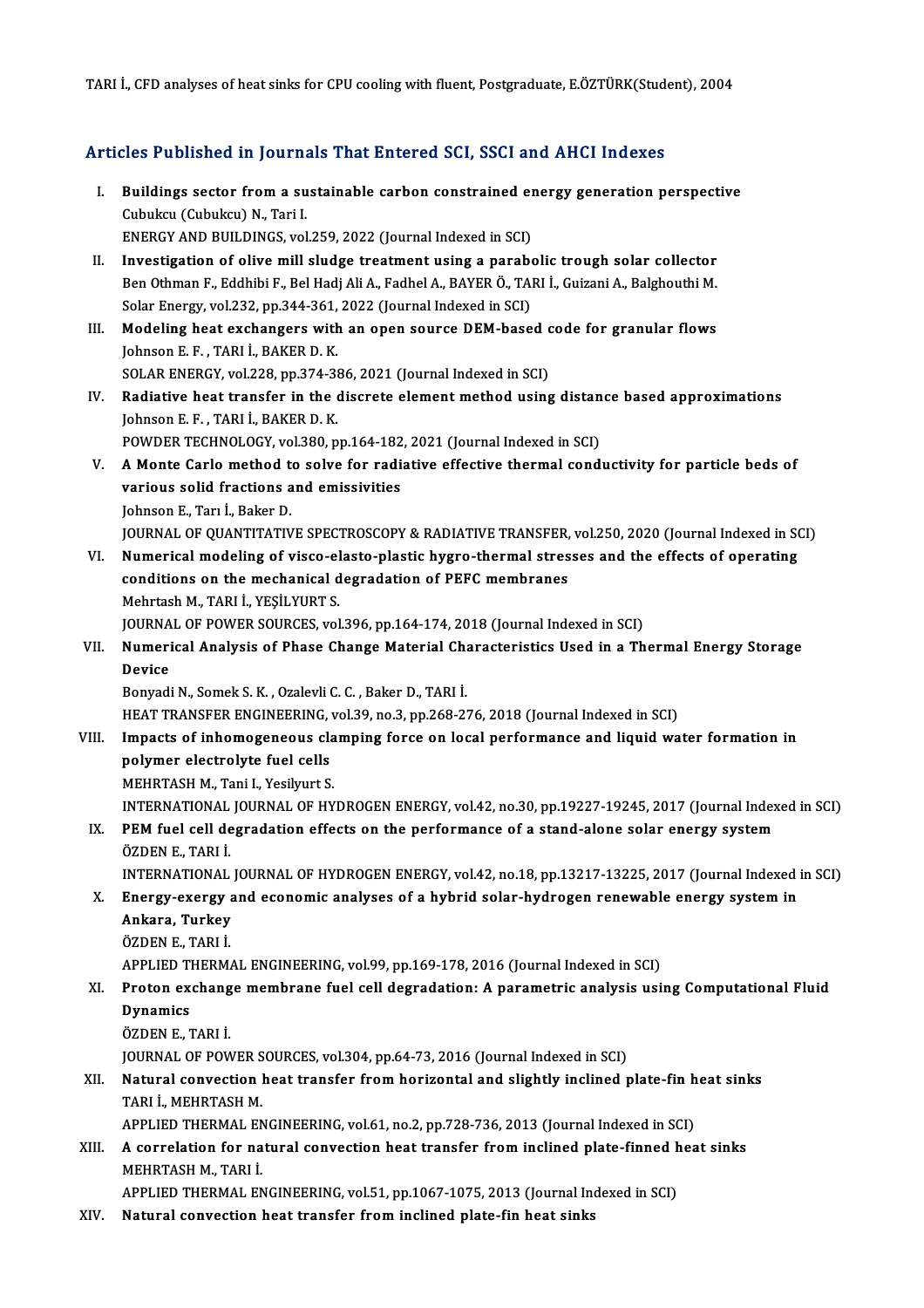TARI İ., MEHRTASH M.

TARI İ., MEHRTASH M.<br>INTERNATIONAL JOURNAL OF HEAT AND MASS TRANSFER, vol.56, pp.574-593, 2013 (Journal Indexed in SCI)<br>CED Anglyses of a Natabook Computer Thermal Management System and a Pranased Bassiye Cool

### TARI İ., MEHRTASH M.<br>INTERNATIONAL JOURNAL OF HEAT AND MASS TRANSFER, vol.56, pp.574-593, 2013 (Journal Indexed in SCI)<br>XV. CFD Analyses of a Notebook Computer Thermal Management System and a Proposed Passive Coolin INTERNATIO<br>CFD Analys<br>Alternative<br>TABLİ VALC XV. CFD Analyses of a Notebook Computer Thermal Management System and a Proposed Passive Cooling<br>Alternative<br>TARI İ., YALCIN F. S.

Alternative<br>TARI İ., YALCIN F. S.<br>IEEE TRANSACTIONS ON COMPONENTS AND PACKAGING TECHNOLOGIES, vol.33, no.2, pp.443-452, 2010 (Journal TARI İ., YALCIN<br>IEEE TRANSACI<br>Indexed in SCI)<br>Shell side CED IEEE TRANSACTIONS ON COMPONENTS AND PACKAGING TECHNOLOGIES<br>Indexed in SCI)<br>XVI. Shell side CFD analysis of a small shell-and-tube heat exchanger<br>ÖZDENE TAPLI

Indexed in SCI)<br>Shell side CFD a<br>ÖZDEN E., TARI İ.<br>ENERCY CONVER Shell side CFD analysis of a small shell-and-tube heat exchanger<br>ÖZDEN E., TARI İ.<br>ENERGY CONVERSION AND MANAGEMENT, vol.51, no.5, pp.1004-1014, 2010 (Journal Indexed in SCI)<br>Natural convection simulations and numerical de

- ÖZDEN E., TARI İ.<br>ENERGY CONVERSION AND MANAGEMENT, vol.51, no.5, pp.1004-1014, 2010 (Journal Indexed in SCI)<br>XVII. Natural convection simulations and numerical determination of critical tilt angles for a parallel plat ENERGY<br>Natural<br>channel<br><sup>Tori I</sup> Natu<mark>r</mark><br>chanr<br>Tari I.<br>ENED*!* channel<br>Tari I.<br>ENERGY CONVERSION AND MANAGEMENT, vol.51, no.4, pp.685-695, 2010 (Journal Indexed in SCI)<br>Pessive Cooling Assembly for Elet Panel Displays with Integrated High Peyser Componen
	-

### Tari I.<br>ENERGY CONVERSION AND MANAGEMENT, vol.51, no.4, pp.685-695, 2010 (Journal Indexed in SCI)<br>XVIII. Passive Cooling Assembly for Flat Panel Displays with Integrated High Power Components<br>Tari I ENERO<br>Passi<br>Tari I.<br>IEEE T Passive Cooling Assembly for Flat Panel Displays with Integrated High Power Components<br>Tari I.<br>IEEE TRANSACTIONS ON CONSUMER ELECTRONICS, vol.55, no.3, pp.1707-1713, 2009 (Journal Indexed in SCI)

# Tari I.<br>IEEE TRANSACTIONS ON CONSUMER ELECTRONICS, vol.55, no.3, pp.1707-1713, 200<br>XIX. Numerical Investigation on Cooling of Small form Factor Computer Cases<br>OPHAN O.E. TAPLI **IEEE TRANSACTIONS<br>Numerical Investig<br>ORHAN O. E. , TARI İ.**<br>Fraineering Annlisat

Numerical Investigation on Cooling of Small form Factor Computer Cases<br>ORHAN O. E. , TARI İ.<br>Engineering Applications Of Computational Fluid Mechanics, vol.2, pp.427-435, 2008 (Journal Indexed in SCI<br>Eunanded) ORHAN O. E<br>Engineering<br>Expanded)<br>Eorsed air Engineering Applications Of Computational Fluid Mechanics, vol.2, pp.4<br>Expanded)<br>XX. Forced air cooling of CPUs with heat sinks: A numerical study<br>Orturk E. TABLI

# Expanded)<br>XX. Forced air cooling of CPUs with heat sinks: A numerical study<br>Ozturk E., TARI İ.

Forced air cooling of CPUs with heat sinks: A numerical study<br>Ozturk E., TARI İ.<br>IEEE TRANSACTIONS ON COMPONENTS AND PACKAGING TECHNOLOGIES, vol.31, no.3, pp.650-660, 2008 (Journal<br>Indexed in SCD. Ozturk E., TARI<br>IEEE TRANSACI<br>Indexed in SCI)<br>CED MODELIN IEEE TRANSACTIONS ON COMPONENTS AND PACKAGING TECHNOLOC<br>Indexed in SCI)<br>XXI. CFD MODELING OF FORCED COOLING OF COMPUTER CHASSIS<br>OZTUPK E TAPLI

# Indexed in SCI)<br>**CFD MODELING**<br>OZTURK E., TARI İ.<br>ENCINEERINC APE

CFD MODELING OF FORCED COOLING OF COMPUTER CHASSIS<br>OZTURK E., TARI İ.<br>ENGINEERING APPLICATIONS OF COMPUTATIONAL FLUID MECHANICS, vol.1, no.4, pp.304-313, 2007 (Journal<br>Indoved in SCD. OZTURK E., TAR<br>ENGINEERING *I*<br>Indexed in SCI) ENGINEERING APPLICATIONS OF COMPUT.<br>Indexed in SCI)<br>XXII. Galerkin method in radiative transfer<br>VENER V. TARLI

Indexed in SCI)<br>Galerkin metho<br>YENER Y., TARI İ.<br>International Iow YENER Y., TARI İ.<br>International Journal Of Engineering Science, vol.36, pp.1535-1550, 1998 (Journal Indexed in SCI Expanded)

#### Articles Published in Other Journals

### Tticles Published in Other Journals<br>I. NUMERICAL INVESTIGATION OF BUBBLING FLUIDIZED BED TO BE USED AS THERMAL ENERGY<br>STORACE INTECRATED TO HICH TEMBERATIIRE CONCENTRATED SOLAR ROWER STOPE INSTIGUENT OUTER JOURNALS<br>NUMERICAL INVESTIGATION OF BUBBLING FLUIDIZED BED TO BE USED AS THER<br>STORAGE INTEGRATED TO HIGH-TEMPERATURE CONCENTRATED SOLAR POWER<br>HIGDUPMAZS, TABLI STORAGE INTEGRATED TO HIGH-TEMPERATURE CONCENTRATED SOLAR POWER HICDURMAZ S., TARI İ.

Multiphase Science and Technology, vol.30, pp.99-120, 2018 (Refereed Journals of Other Institutions)

#### Books&Book Chapters

ooks & Book Chapters<br>I. Energy and Exergy Analyses of a Solar-Hydrogen Based Energy System for the Emergency Room of a<br>Hespital in Ankare, Turkey Authore to & Book Ghapters<br>Energy and Exergy Analyses of a So<br>Hospital in Ankara, Turkey Authors Hospital in Ankara, Turkey Authors<br>Özden E., Tarı İ.

in: Exergy for A Better Environment and Improved Sustainability 1, Fethi Aloui,Ibrahim Dincer, Editor, Springer, London/Berlin, Chur, pp.779-794, 2018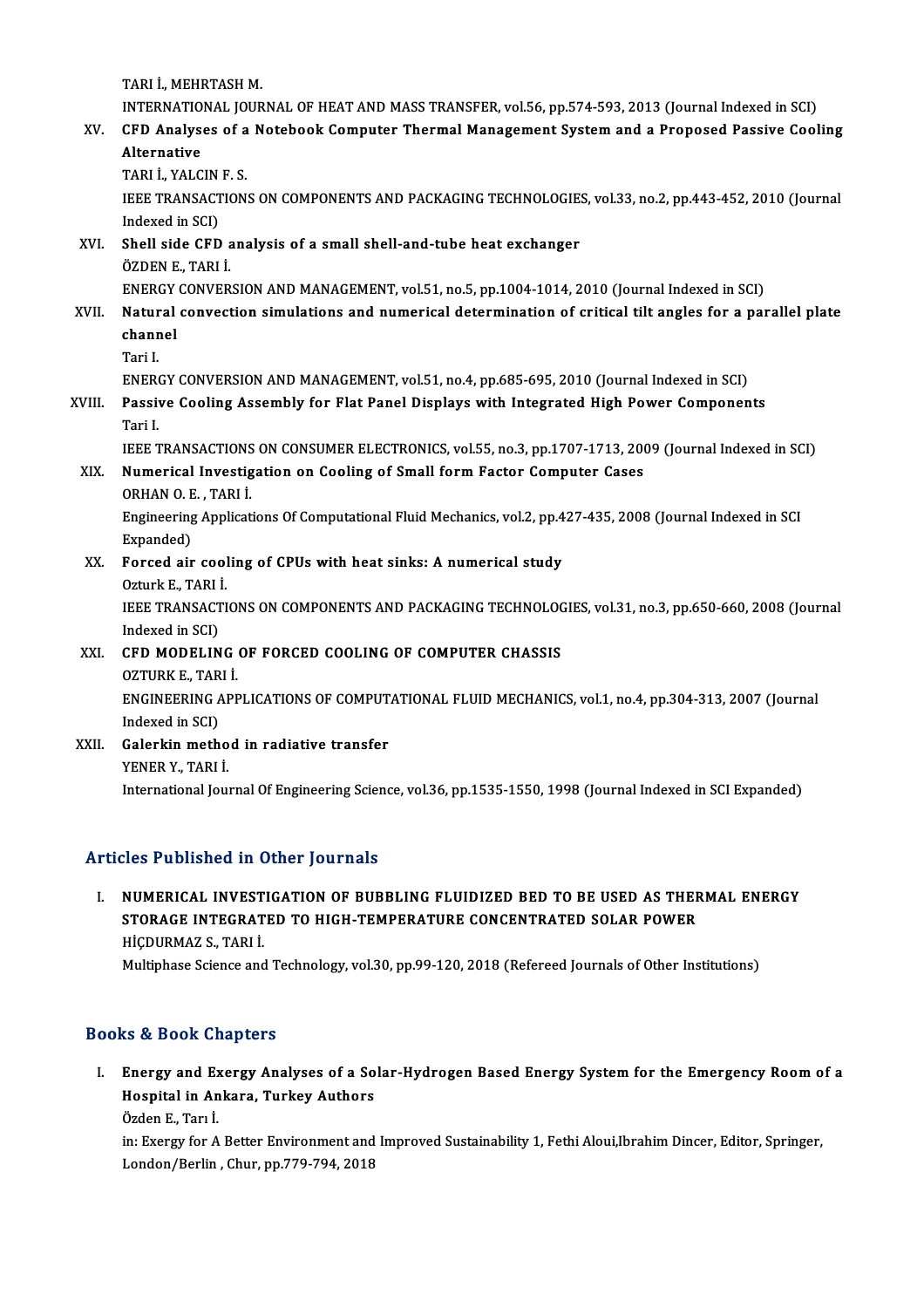# Refereed Congress / Symposium Publications in Proceedings<br>Refereed Congress / Symposium Publications in Proceedings

efereed Congress / Symposium Publications in Proceed<br>I. Solar Hybridization Paths for Cement Production Processes<br>TAPLL Polat O I. Solar Hybridization Paths for Cement Production Processes<br>TARI İ., Polat O. Solar Hybridization Paths for Cement Production Processes<br>TARI İ., Polat O.<br>CHT-21 8th International Symposium on Advances in Computational Heat Transfer, Rio de Janeiro, Brazil, 15 - 19 TARI İ., Polat<br>CHT-21 8th Ir<br>August 2021<br>CHT Modelir CHT-21 8th International Symposium on Advances in Computational Heat T:<br>August 2021<br>II. CHT Modeling of an Electronics Cabinet Using Multi-scale Meshing<br>TABLI CORANOČLU Y August 2021<br>II. CHT Modeling of an Electronics Cabinet Using Multi-scale Meshing<br>TARI İ., ÇOBANOĞLU Y. CHT-Modeling of an Electronics Cabinet Using Multi-scale Meshing<br>TARI İ., ÇOBANOĞLU Y.<br>CHT-21 8th International Symposium on Advances in Computational Heat Transfer, Rio de Janeiro, Brazil, 15 - 19 TARI İ., ÇOBA<br>CHT-21 8th Ir<br>August 2021<br>NOVEL SOL CHT-21 8th International Symposium on Advances in Computa<br>August 2021<br>III. NOVEL SOLAR DRYER FOR OLIVE MILL WASTEWATER<br>TABLE Friedogen S August 2021<br>NOVEL SOLAR D<br>TARI İ., Erdoğan S.<br>5. éth Thermal and TARI İ., Erdoğan S.<br>5-6th Thermal and Fluids Engineering Conference (TFEC), New Orleans, United States Of America, 26 - 28 May 2021,pp.1277-1291 5-6th Thermal and Fluids Engineering Conference (TFEC), New Orleans, United States Of A<br>2021, pp.1277-1291<br>IV. Modeling of Alumina Production for Identification of Solar Hybridization Paths<br>Abu Zanounab P. TAPLI 2021, pp.1277-1291<br>Modeling of Alumina P<br>Abu Zanouneh B., TARI İ.<br>The International Alumin Modeling of Alumina Production for Identification of Solar Hybridization Paths<br>Abu Zanouneh B., TARI İ.<br>The International Aluminium-Themed Engineering and Natural Sciences Conference, Seydisehir, Turkey, 4 - 06<br>Ostabar 201 Abu Zanouneh<br>The Internatio<br>October 2019<br>Potential of C The International Aluminium-Themed Engineering and Natural Sciences Conference, S<br>October 2019<br>V. Potential of Concentrated Solar Thermal Energy for Industrial Applications<br>TABLI October 2019<br>V. Potential of Concentrated Solar Thermal Energy for Industrial Applications<br>TARI İ. Potential of Concentrated Solar Thermal Energy for Industrial Applications<br>TARI İ.<br>The International Aluminium-Themed Engineering and Natural Sciences Conference, Seydisehir, Turkey, 4 - 06<br>Ostabar 2019 TARI İ.<br>The Internatio:<br>October 2019<br>Develenment The International Aluminium-Themed Engineering and Natural Sciences Conference, Seydisehir, Turkey, 4 - 06<br>October 2019<br>VI. Development of View Factor Correlations for Modeling Thermal Radiation in Solid Particle Solar<br>Pes October 2019<br>Development of View Facto<br>Receivers Using CFD-DEM<br>ishneen e BAKER D K. TABL Development of View Factor<br>Receivers Using CFD-DEM<br>johnson e., BAKER D. K. , TARI İ.<br>SelarPACES2019: Selar Peyrar a Receivers Using CFD-DEM<br>johnson e., BAKER D. K. , TARI İ.<br>SolarPACES2018: Solar Power and Chemical Energy Systems, Morocco, Morocco, 2 - 05 October 2018<br>Eunonimental Sanay Cooling Studies with EG 32 and EG 84 to Compushend iohnson e., BAKER D. K. , TARI İ.<br>SolarPACES2018: Solar Power and Chemical Energy Systems, Morocco, Morocco, 2 - 05 October 2018<br>VII. Experimental Spray Cooling Studies with FC-72 and FC-84 to Comprehend the Validity of Vo SolarPACES2018: So<br>Experimental Spra<br>Flux Model (VFM<br>PALIKCLC TAPLI BALIKCIÇ.,TARI İ. Flux Model (VFM<br>BALIKCI Ç., TARI İ.<br>THERMINIC2017 23rd InternatIonal Workshop on Thermal Investigations of ICs and Systems, Amsterdam,<br>Netherlands 27 - 29 September 2017 BALIKCI Ç., TARI İ.<br>THERMINIC2017 23rd International W<br>Netherlands, 27 - 29 September 2017<br>Numerical Investigation of Therm THERMINIC2017 23rd International Workshop on Thermal Investigations of ICs and Systems<br>Netherlands, 27 - 29 September 2017<br>VIII. Numerical Investigation of Thermal Storage Performance of a Fluidized Sand Bed<br>HICDUPMAZ S. T Netherlands, 27 - 29 Se<br>**Numerical Investiga**t<br>HİÇDURMAZ S., TARI İ.<br>CHT 17 7th Internation CHT-17 7th International Symposium on Advances in Computational Heat Transfer, Napoli, Italy, 28 May - 02 June<br>2017 HİÇDURMAZ S., TARI İ CHT-17 7th International Symposium on Advances in Computational Heat Transfer<br>2017<br>IX. Micro-channel Cold Plate Dimensional Precision Effects on Performance<br>ÖZTOPPAK C. TAPLİ 2017<br>Micro-channel Cold<br>ÖZTOPRAK C., TARI İ.<br>ASTEE 2nd Thermal a Micro-channel Cold Plate Dimensional Precision Effects on Performance<br>ÖZTOPRAK C., TARI İ.<br>ASTFE 2nd Thermal and Fluids Engineering Conference, Las Vegas, United States Of America, 2 - 05 April 2017<br>HYDRODYNAMIC AND THERMA ÖZTOPRAK C., TARI İ.<br>ASTFE 2nd Thermal and Fluids Engineering Conference, Las Vegas, United States Of America, 2 - 05 April 2017<br>X. HYDRODYNAMIC AND THERMAL MODELING OF CIRCULATING FLUIDIZED BED SOLAR RECEIVERS<br>Bilyaz S., ASTFE 2nd Ther<br>HYDRODYNAM<br>Bilyaz S., TARI İ.<br>ASME Internatio HYDRODYNAMIC AND THERMAL MODELING OF CIRCULATING FLUIDIZED BED SOLAR RECEIVER:<br>Bilyaz S., TARI İ.<br>ASME International Mechanical Engineering Congress and Exposition (IMECE2016), Arizona, United States Of<br>America 11, 17 Neve Bilyaz S., TARI İ.<br>ASME International Mechanical En<br>America, 11 - 17 November 2016<br>Hudnodunamis ve Tharmal Ma ASME International Mechanical Engineering Congress and Exposition (IMECE2016), Arizona,<br>America, 11 - 17 November 2016<br>XI. Hydrodynamic ve Thermal Modelling of Circulating Fluidized Bed Solar Receivers<br>PUVAZ S. TABLI America, 11 - 17 November 2016<br>XI. Hydrodynamic ve Thermal Modelling of Circulating Fluidized Bed Solar Receivers<br>BİLYAZ S., TARI İ. Hydrodynamic ve Thermal Modelling of Circulating Fluidized Bed Solar Receivers<br>BİLYAZ S., TARI İ.<br>ASME 2016 International Mechanical Engineering Congress and Exposition, Phoenix, United States Of America, 11 -<br>17 Nevember BİLYAZ S., TARI İ.<br>ASME 2016 Internat<br>17 November 2016<br>Numerical Investi ASME 2016 International Mechanical Engineering Congress and Exposition, Phoenix, United States Of America, 11<br>17 November 2016<br>XII. Numerical Investigation of Various Approaches to Avoid Natural Convection Instabilities In 17 November 2016<br>Numerical Investigation of Various Approac<br>Channels of Horizontal Plate Fin Heat Sinks<br>TARLL ÖZET M.E Channels of Horizontal Plate Fin Heat Sinks<br>TARI İ., ÖZET M. E. Channels of Horizontal Plate Fin Heat Sinks<br>TARI İ., ÖZET M. E.<br>ASME 2016 International Mechanical Engineering Congress and Exposition, Phoenix, United States Of America, 11 -TARI İ., ÖZET M. E.<br>ASME 2016 Interna<br>17 November 2016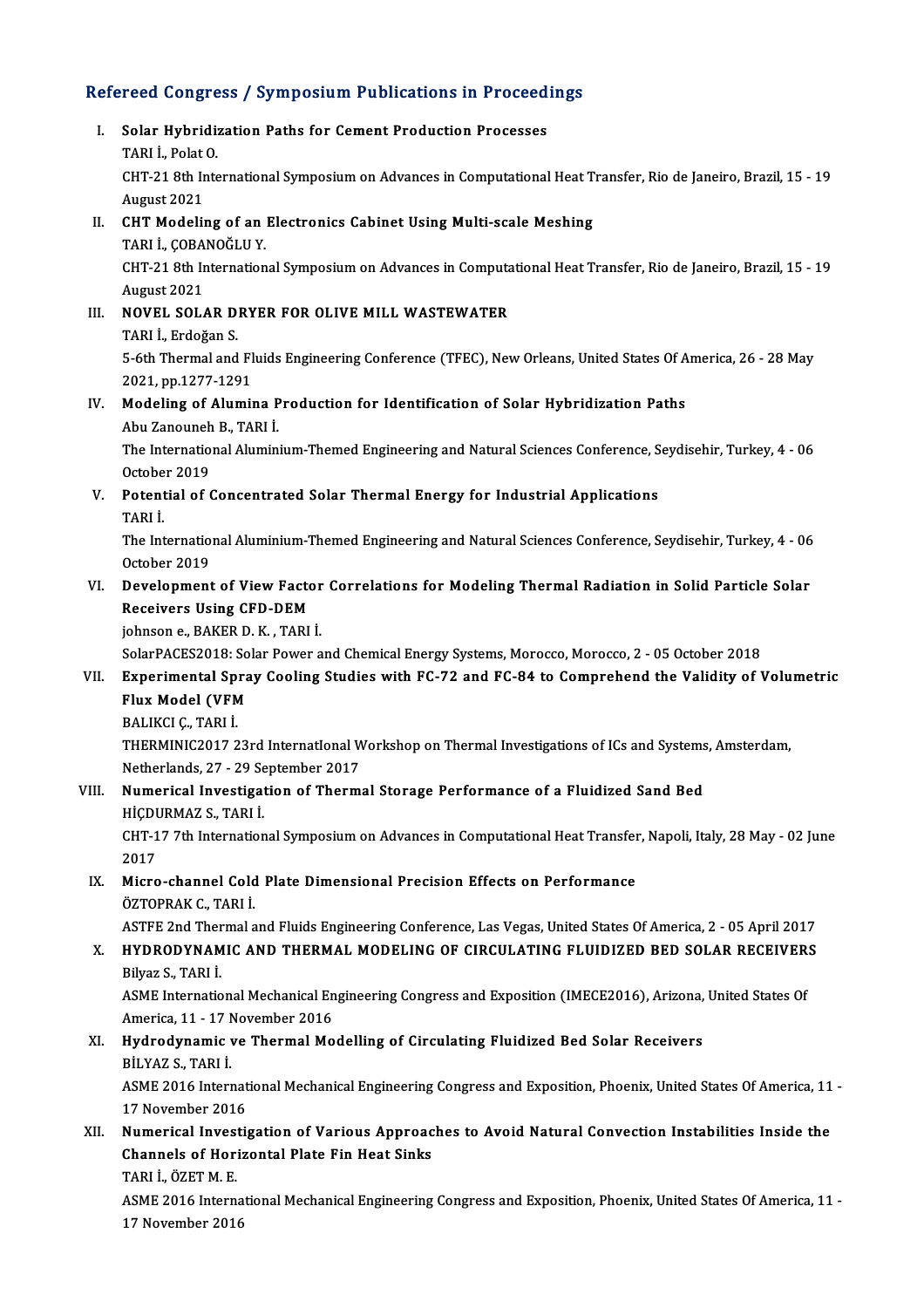| XIII.  | Thermal Analysis of Solar Energy Assisted Cement Production                                                       |
|--------|-------------------------------------------------------------------------------------------------------------------|
|        | TARI İ.                                                                                                           |
|        | ASME InternationalMechanical Engineering Conference and Exhibition, Phoenix, United States Of America, 11 - 17    |
|        | November 2016                                                                                                     |
| XIV.   | Stress Distribution Based Partitioning of Helmets for 3 D Printing                                                |
|        | BAŞARA G., TARI İ., TARI Z. S.                                                                                    |
|        | ASME International Mechanical Engineering Conference and Exhibition, Phoenix, United States Of America, 11 - 17   |
| XV.    | November 2016                                                                                                     |
|        | NUMERICAL COMPARISON AND SIZING OF SENSIBLE AND LATENT THERMAL ENERGY STORAGE FOR                                 |
|        | <b>COMPRESSED AIR ENERGY STORAGE SYSTEMS</b>                                                                      |
|        | Kaya M., TARI İ., BAKER D. K.                                                                                     |
|        | ASME International Mechanical Engineering Congress and Exposition (IMECE2016), Arizona, United States Of          |
|        | America, 11 - 17 November 2016                                                                                    |
| XVI.   | Numerical Comparison and Sizing Of Sensible ve Latent Thermal Energy Storage For Compressed Air                   |
|        | <b>Energy Storage</b>                                                                                             |
|        | KAYA M., TARI İ., BAKER D. K.                                                                                     |
|        | ASME 2016 International Mechanical Engineering Congress and Exposition, Phoenix, United States Of America, 11 -   |
|        | 17 November 2016                                                                                                  |
| XVII.  | Proposal and modeling of a novel gravity fed filled absorber solid particle solar receiver                        |
|        | JOHNSON E., BAKER D. K., TARI İ.                                                                                  |
|        | SolarPACES 2016 Solar Power and Chemical Energy Systems, Abu Dhabi, United Arab Emirates, 11 - 14 October<br>2016 |
| XVIII. | Proposal of a Novel Gravity-Fed, Particle-Filled Solar Receiver                                                   |
|        | JOHNSON E., Baker D., TARI İ.                                                                                     |
|        | 22nd International Conference on Concentrating Solar Power and Chemical Energy Systems (SOLARPACES), Abu          |
|        | Dhabi, United Arab Emirates, 11 - 14 October 2016, vol 1850                                                       |
| XIX.   | Numerical investigation of forced convection thermal management of high power electronics on a                    |
|        | rotary platform                                                                                                   |
|        | ANIL C. TARI İ                                                                                                    |
|        | 1st Thermal and Fluid Engineering Summer Conference, TFESC, New-York, United States Of America, 9 - 12 August     |
|        | 2015                                                                                                              |
| XX.    | Experimental analysis of energy storage device using phase change material integrated with a milk                 |
|        | storage system                                                                                                    |
|        | NIMA B., SOMEK S. K., C CIHAN O., BAKER D. K., TARI İ.                                                            |
|        | 1st Thermal and Fluid Engineering Summer Conference, TFESC, New-York, United States Of America, 9 - 12 August     |
|        | 2015                                                                                                              |
| XXI.   | Numerical investigation of a stand alone solar hydrogen energy system effects of PEFC degradation                 |
|        | ENDER O., TARI İ.                                                                                                 |
|        | 1st Thermal and Fluid Engineering Summer Conference, TFESC, New-York, United States Of America, 9 - 12 August     |
|        | 2015                                                                                                              |
| XXII.  | Investigation of various options for numerical modeling of fluidized bedsI for a solar thermal                    |
|        | application                                                                                                       |
|        | BİLYAZ S., TARI İ.                                                                                                |
|        | CHT-15 ICHMT International Symposium on Advances in Computational Heat Transfer, Rutgers University, United       |
|        | States Of America, 25 - 29 May 2015                                                                               |
| XXIII. | Numerical Investigation of thermal management of Solid Oxide Fuel Cells by flow arrangement                       |
|        | ŞEN F, TARI İ                                                                                                     |
|        | CHT-15 ICHMT International Symposium on Advances in Computational Heat Transfer, Rutgers University, United       |
|        | States Of America, 25 - 29 May 2015                                                                               |
| XXIV.  | Numerical Analysis of Phase Change Material Characteristics in a Thermal Energy Storage Heat                      |
|        | <b>Exchanger</b>                                                                                                  |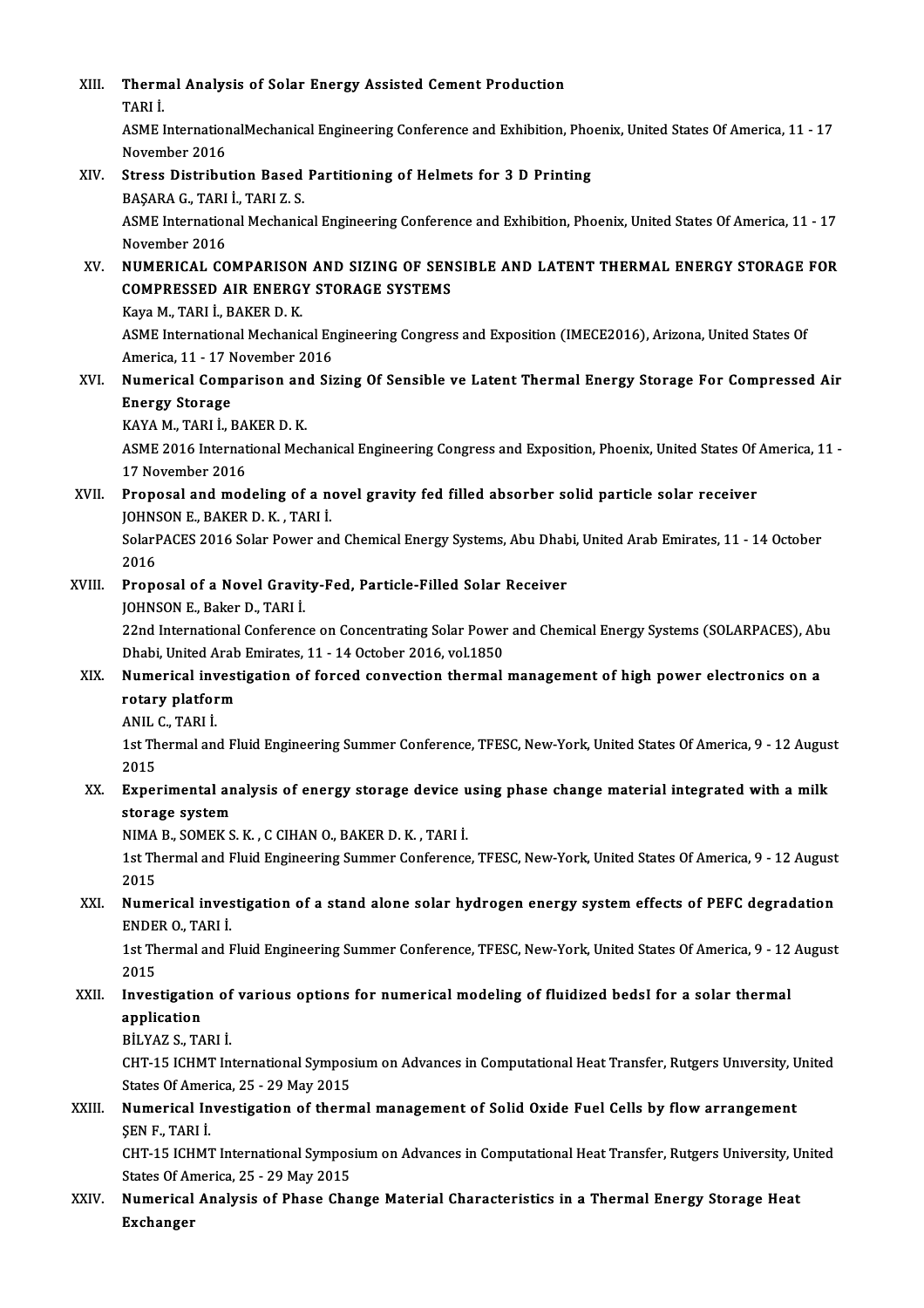NIMAB.,SOMEKS.K. ,OZALEVLIC.C. ,BAKERD.K. ,TARI İ.

NIMA B., SOMEK S. K. , OZALEVLI C. C. , BAKER D. K. , TARI İ.<br>ASME-ATI-UIT 2015 Conference on Thermal Energy Systems: Production, Storage, Utilization and the Environment, NIMA B., SOMEK S. K. , OZALEVI<br>ASME-ATI-UIT 2015 Conference<br>Napoli, Italy, 17 - 20 May 2015<br>Numaniaal analygia of phase ASME-ATI-UIT 2015 Conference on Thermal Energy Systems: Production, Storage, Utilization and the Environment,<br>Napoli, Italy, 17 - 20 May 2015<br>XXV. Numerical analysis of phase change material characteristics used in a therm

#### Napoli, Italy, 17 - 20 May 2015<br>Numerical analysis of phase change material characteristics used in a thermal energy storage device ASME-ATI-UIT 2015 Conference on Thermal Energy Systems: Production, Storage, Utilization and the Environment, Bonyadi N., kazım s., Özalevli c., BAKER D. K., TARI İ. ASME-ATI-UIT 2015 Conference on Thermal Energy Systems: Production, Storage, Utilization and the Environmen<br>17 May - 20 August 2015<br>XXVI. Energy and exergy analysis of a solar hydrogen hybrid renewable energy system in Ank

# 17 May - 20 August 2015<br>Energy and exergy analysis of a solar hydrogen hybrid renewable energy system in Ankara<br>ÖZDEN E., TARI İ.<br>7th International Exergy, Energy and Environment Symposium, Valenciennes, France, 27 - 30 Ap Energy and exergy analysis of a solar hydrogen hybrid renewable energy system in Ankara "<br>ÖZDEN E., TARI İ.<br>7th International Exergy, Energy and Environment Symposium, Valenciennes, France, 27 - 30 April 2015<br>System modeli

- ÖZDEN E., TARI İ.<br>7th International Exergy, Energy and Environment Symposium, Valenciennes, France, 27 30<br>XXVII. System modeling of a solar hydrogen hybrid renewable energy system in Ankara<br>ÖZDENE, TARLİ 7th International<br>System modelin<br>ÖZDEN E., TARI İ.<br>SelerTP 19 - 21 N System modeling of a solar hy<br>ÖZDEN E., TARI İ.<br>SolarTR, 19 - 21 November 2014<br>Two Woy Counling of Lagrang ÖZDEN E., TARI İ.<br>SolarTR, 19 - 21 November 2014<br>XXVIII. Two Way Coupling of Lagrangian and Eulerian Governing Equations for Particles in Incompressible SolarTF<br><mark>Two W</mark><br>Fluids<br>T<u>ARI</u> İ Two Way Coupl<br>Fluids<br>TARI İ., TARI Z. S.<br>SIAM Annuel Mee
	-

Fluids<br>TARI İ., TARI Z. S.<br>SIAM Annual Meeting CP23, San Diego, United States Of America, 8 - 12 July 2013<br>A nassive sooling system proposal for multifungtion and high nower dis

# TARI İ., TARI Z. S.<br>SIAM Annual Meeting CP23, San Diego, United States Of America, 8 - 12 July 2013<br>XXIX. A passive cooling system proposal for multifunction and high power displays<br>TARI İ. SIAM A<br>**A pass**<br>TARI İ.<br>SPIE P.

A passive cooling system proposal for multifunction and high power displays<br>TARI İ.<br>SPIE Proceedings of Advances in Display Technologies III, San-Francisco, United States Of America, 2 - 07 February<br>2012 TARI <mark>İ</mark><br>SPIE F<br>2013 SPIE Proceedings of Advances in Display Technologie<br>2013<br>XXX. Multiphysics Simulations of PEM Electrolyzers<br>TABLE ÖZDENE

2013<br>Multiphysics Sir<br>TARI İ., ÖZDEN E.<br>NAEEMS Europea Multiphysics Simulations of PEM Electrolyzers<br>TARI İ., ÖZDEN E.<br>NAFEMS European Conf. Multiphysics Simulation 2012, Frankfurt, Germany, 16 - 17 October 2012<br>DİKEV VE EĞİMLİ VÜZEVLERE VERLESTİRLI MİS DİKDÖRTCEN KESİTLİ KANA TARI İ., ÖZDEN E.<br>NAFEMS European Conf. Multiphysics Simulation 2012, Frankfurt, Germany, 16 - 17 October 2012<br>XXXI. DİKEY VE EĞİMLİ YÜZEYLERE YERLEŞTİRİLMİŞ DİKDÖRTGEN KESİTLİ KANATÇIKLI ISI ATICILARIN<br>DOĞAL TASINIM İ

### NAFEMS European Conf. Multiphysics Simulation 2<br>DİKEY VE EĞİMLİ YÜZEYLERE YERLEŞTİRİLM<br>DOĞAL TAŞINIM İÇİN SAYISAL İNCELENMESİ<br>TARLİ MEHRTASH M DİKEY VE EĞİMLİ Yİ<br>DOĞAL TAŞINIM İÇİ<br>TARI İ., MEHRTASH M.<br>Ulucal İ.: Bilimi ve Talı DOĞAL TAŞINIM İÇİN SAYISAL İNCELENMESİ<br>TARI İ., MEHRTASH M.<br>Ulusal Isı Bilimi ve Tekniği Kongresi, Zonguldak, Turkey, 7 - 10 September 2011

TARI İ., MEHRTASH M.<br>Ulusal Isı Bilimi ve Tekniği Kongresi, Zonguldak, Turkey, 7 - 10 September 2011<br>XXXII. Numerical and experimental investigation of the thermal behavior of a newly developed attitude<br> Ulusal Isı Bilimi ve Tekniği Kongresi, Zonguldak, Turkey, 7 - 10<br>Numerical and experimental investigation of the therr<br>Determination Control Unit in a Vacuum environment<br>ÖMÜP C JIVCUP A P JSIK H C TAPLİ Numerical and experimental investignation<br>Determination Control Unit in a Vac<br>ÖMÜR C., UYGUR A. B. , IŞIK H. G. , TARI İ.<br>Preseedinge of the 2011 Eth Internations Determination Control Unit in a Vacuum environment<br>ÖMÜR C., UYGUR A. B. , IŞIK H. G. , TARI İ.<br>Proceedings of the 2011 5th International Conference on Recent Advances in Space Technologies, 9 - 11 June 2011

## ÖMÜR C., UYGUR A. B., IŞIK H. G., TARI İ.<br>Proceedings of the 2011 5th Internationa<br>XXXIII. Components of the Shape Revisited<br>TARI Z. S., BURGETH B., TARI İ. Proceedings of the 2011 5th Int<br>**Components of the Shape R**<br>TARI Z. S. , BURGETH B., TARI İ.<br>2010 AAAI Spring Sumposium S Components of the Shape Revisited<br>TARI Z. S. , BURGETH B., TARI İ.<br>2010 AAAI Spring Symposium Series, Palo Alto, United States Of America, 22 - 24 March 2010<br>Modified Laplasians for shape analysis.

XXXIV. Modified Laplacians for shape analysis 2010 AAAI Spring Symposium S<br>Modified Laplacians for sha<br>TARI Z. S. , BURGETH B., TARI İ.<br>International Symposium on Me

Modified Laplacians for shape analysis<br>TARI Z. S. , BURGETH B., TARI İ.<br>International Symposium on Mathematical Morphology, Groningen, Netherlands, 24 - 27 August 2009<br>CED MODELING AND ANALYSIS OF A SHELL AND TURE HEAT EXC

#### XXXV. CFD MODELING AND ANALYSIS OF A SHELL-AND-TUBE HEAT EXCHANGER<br>Ozden E., TARI İ. International Syr<br>CFD MODELIN<br>Ozden E., TARI İ.<br>ASME Hoat Tran CFD MODELING AND ANALYSIS OF A SHELL-AND-TUBE HEAT EXCHANGER<br>Ozden E., TARI İ.<br>ASME Heat Transfer Summer Conference, Florida, United States Of America, 10 - 14 August 2008, pp.75-76<br>CED Modeling and Analysis of a Small Sha

#### XXXVI. CFD Modeling and Analysis of a Small Shell and tube Heat Exchanger<br>ÖZDEN E. TARI İ. ASME Heat Trans<br>CFD Modeling a<br>ÖZDEN E., TARI İ.<br>ASME 2009 Sumn CFD Modeling and Analysis of a Small Shell and tube Heat Exchanger<br>ÖZDEN E., TARI İ.<br>ASME 2008 Summer Heat transfer Conference, Jacksonville, United States Of America, 10 - 14 August 2008<br>CED ANALYSIS OF A NOTEROOK COMPUTE

ÖZDEN E., TARI İ.<br>ASME 2008 Summer Heat transfer Conference, Jacksonville, United States Of America, 10 - 1<br>XXXVII. CFD ANALYSIS OF A NOTEBOOK COMPUTER THERMAL MANAGEMENT SOLUTION<br>VALCIN E S. SOT C. TABLİ ASME 2008 Summer Heat tr<br>CFD ANALYSIS OF A NOT<br>YALCIN F. S., Sert C., TARI İ.

CFD ANALYSIS OF A NOTEBOOK COMPUTER THERMAL MANAGEMENT SOLUTION<br>YALCIN F. S., Sert C., TARI İ.<br>ASME Heat Transfer Summer Conference, Florida, United States Of America, 10 - 14 August 2008, pp.805-811

#### YALCIN F. S., Sert C., TARI I.<br>ASME Heat Transfer Summer Conference, Florida, United States Of America, 10 - 14 August 2008, pp.805-811<br>XXXVIII. A Comparison of the Common Semi Implicit Time Stepping Schemes in a Spectral ASME Heat Transfer Summer Conference, Florida, United S<br>A Comparison of the Common Semi Implicit Time Ste<br>Stokes Solver ABCN ABBDI2 MABCN and Leap Frog<br>TABLI A Com<br>Stokes<br>TARI İ.<br>SIAM A Stokes Solver ABCN ABBDI2 MABCN and Leap Frog<br>TARI İ.<br>SIAM Annual Meeting 2008, San Diego, United States Of America, 7 - 11 July 2008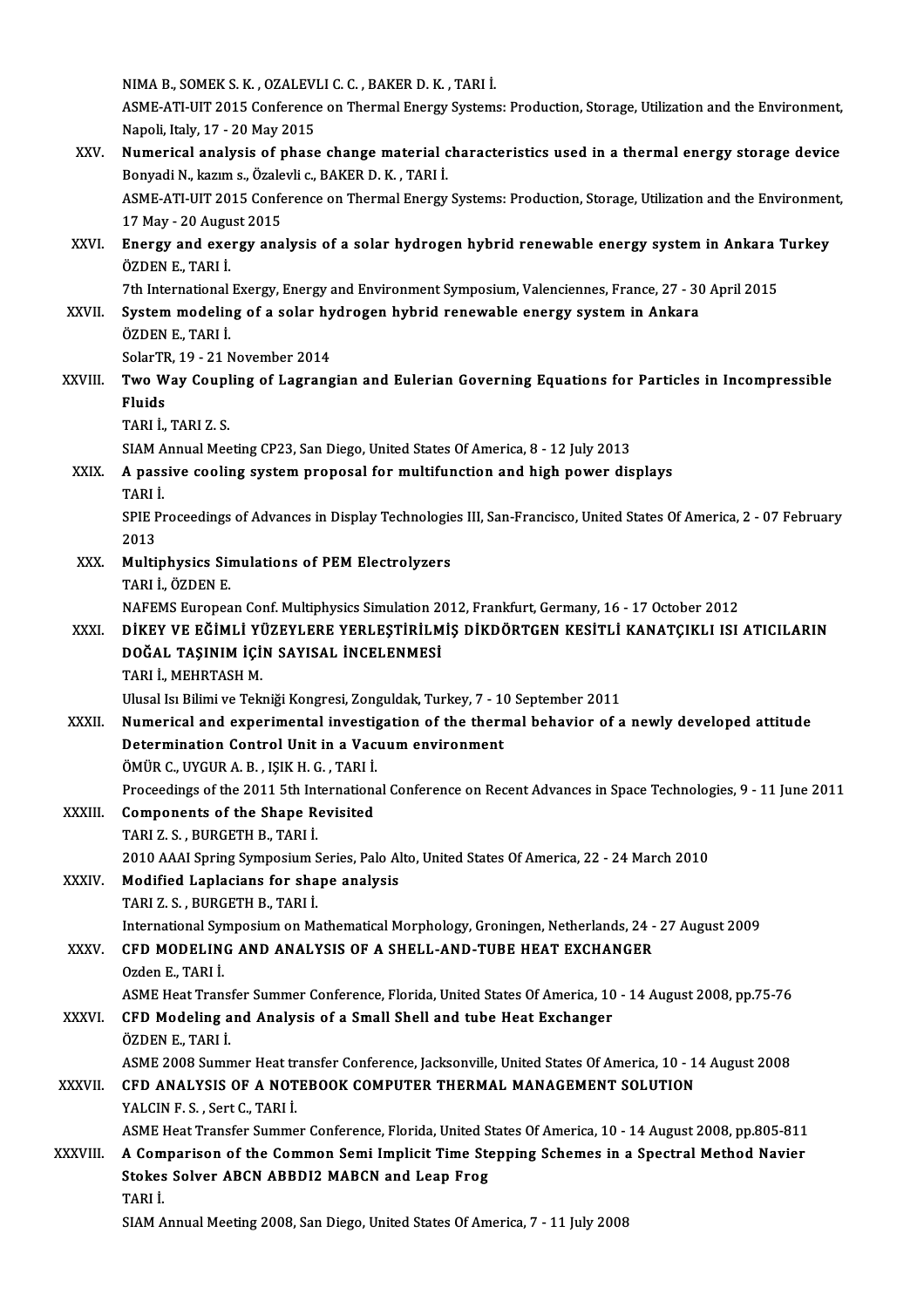| <b>XXXIX</b> | A Numerical Investigation of Interactions of Particles with Benard Cells in Horizontal Channels<br>TARI İ., TANGBORN A., YENER Y.                      |
|--------------|--------------------------------------------------------------------------------------------------------------------------------------------------------|
|              | ICHMT Computational Heat Transfer, Morocco, 11 - 16 May 2008                                                                                           |
| XL.          | Numerical Determination of Critical Tilt Angle for a Parallel Plate Channel<br>TARI İ.                                                                 |
|              | ASME International Mechanical Engineering Conference and Exhibition, Seattle, United States Of America, 11 - 15<br>November 2007                       |
| XLI.         | Numerical Investigation of Laminar Microchannel Convective Liquid Flow as a Mixing Enhancer in<br><b>Microfluidic Devices</b>                          |
|              | TARI İ.                                                                                                                                                |
|              | ASME International Mechanical Engineering Conference and Exhibition, Seattle, United States Of America, 11 - 15<br>November 2007                       |
| XLII.        | A Comparison of Common Semi Implicit Time Stepping Schemes in a Pseudo spectral Navier Stokes<br>Solver                                                |
|              | TARI İ.                                                                                                                                                |
|              | ASME International Mechanical Engineering Conference and Exhibition, Seattle, United States Of America, 11 - 15<br>November 2007                       |
| XLIII.       | Numerical Investigation on Cooling of Small Form Factor Computer Cases<br>Orhan Ö. E., TARI İ.                                                         |
|              | ASME International Mechanical Engineering Conference and Exhibition, Seattle, United States Of America, 11 - 15<br>November 2007                       |
| XLIV.        | Senior year thermal design course elective or mandatory restricted elective<br>TARI İ., TARI Z. S.                                                     |
|              | ASME International Mechanical Engineering Conference and Exhibition, Chicago, United States Of America, 5 - 10<br>November 2006                        |
| XLV.         | A Road Map For CFD Modelling Of Forced Cooled Packages<br>OZTURK E , TARI İ                                                                            |
|              | ASME International Mechanical Engineering Conference and Exhibition, Chicago, United States Of America, 5 - 10<br>November 2006                        |
| XLVI.        | A Pseudospectral Analysis of Laminar Natural Convection Flow and Heat Transfer Between Two<br><b>Inclined Parallel Plates</b><br>TARI İ., KASAPOĞLU S. |
|              | ASME International Mechanical Engineering Conference and Exhibition, Chicago, United States Of America, 5 - 10<br>November 2006                        |
| XLVII.       | A Comparison of AB BDI2 and AB CN Time Stepping Schemes in a Chebychev Tau Spectral Navier<br><b>Stokes Solver</b>                                     |
|              | TARI İ., KASAPOĞLU S.                                                                                                                                  |
|              | SIAM Conference on Analysis of Partial Differential Equations, Boston, United States Of America, 10 - 12 July 2006                                     |
| XLVIII.      | CFD Analyses of Heat Sinks for CPU Cooling with Fluent<br>TARI İ., OZTURK E.                                                                           |
|              | ASME Summer Heat Transfer Conference, San-Francisco, United States Of America, 17 - 21 July 2005                                                       |
| XLIX.        | Direct Numerical Simulation of Liquid Flow in a Horizontal Microchannel<br>TARI İ., KÜKRER C. E.                                                       |
|              | ASME Summer Heat Transfer Conference, San-Francisco, United States Of America, 17 - 21 July 2005                                                       |
| L.           | Determination of Assembly Averaged Homogeneous Neutron Cross Sections for MITR II<br>TARI İ.                                                           |
|              | 4th Int. Conference on Monte Carlo and Quasi-Monte Carlo Methods in Scientific Computing, Hong Kong, 27<br>November - 01 December 2000                 |
| LI.          | 3 D Simulation of Convection in Asymmetrically Heated Turbine Blade Cooling Channels<br>TARI İ.                                                        |
|              | International Symposium on Heat Transfer in Gas Turbine Systems, 13 - 18 August 2000                                                                   |